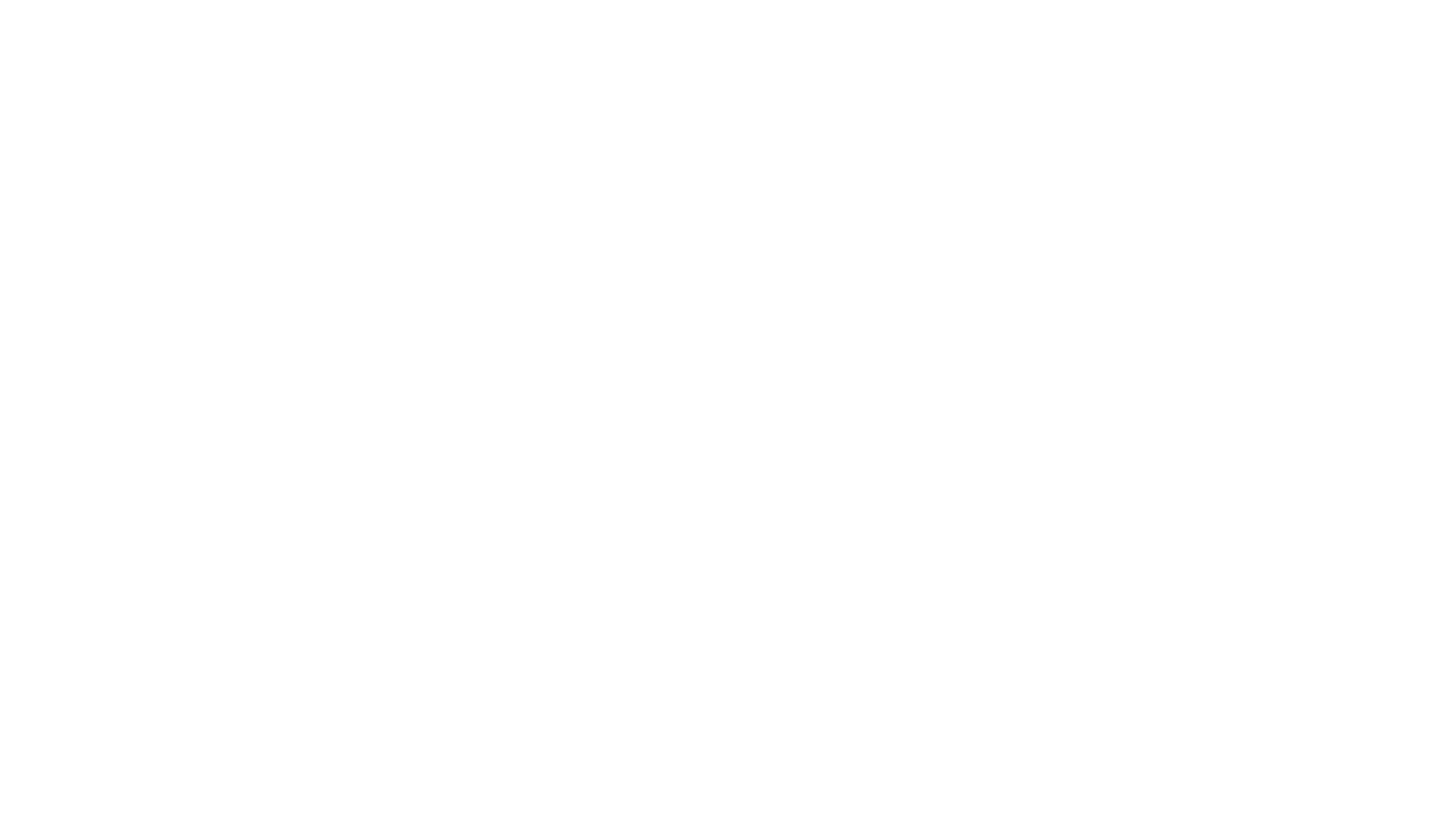### **Screws**



# **Metal adapters**

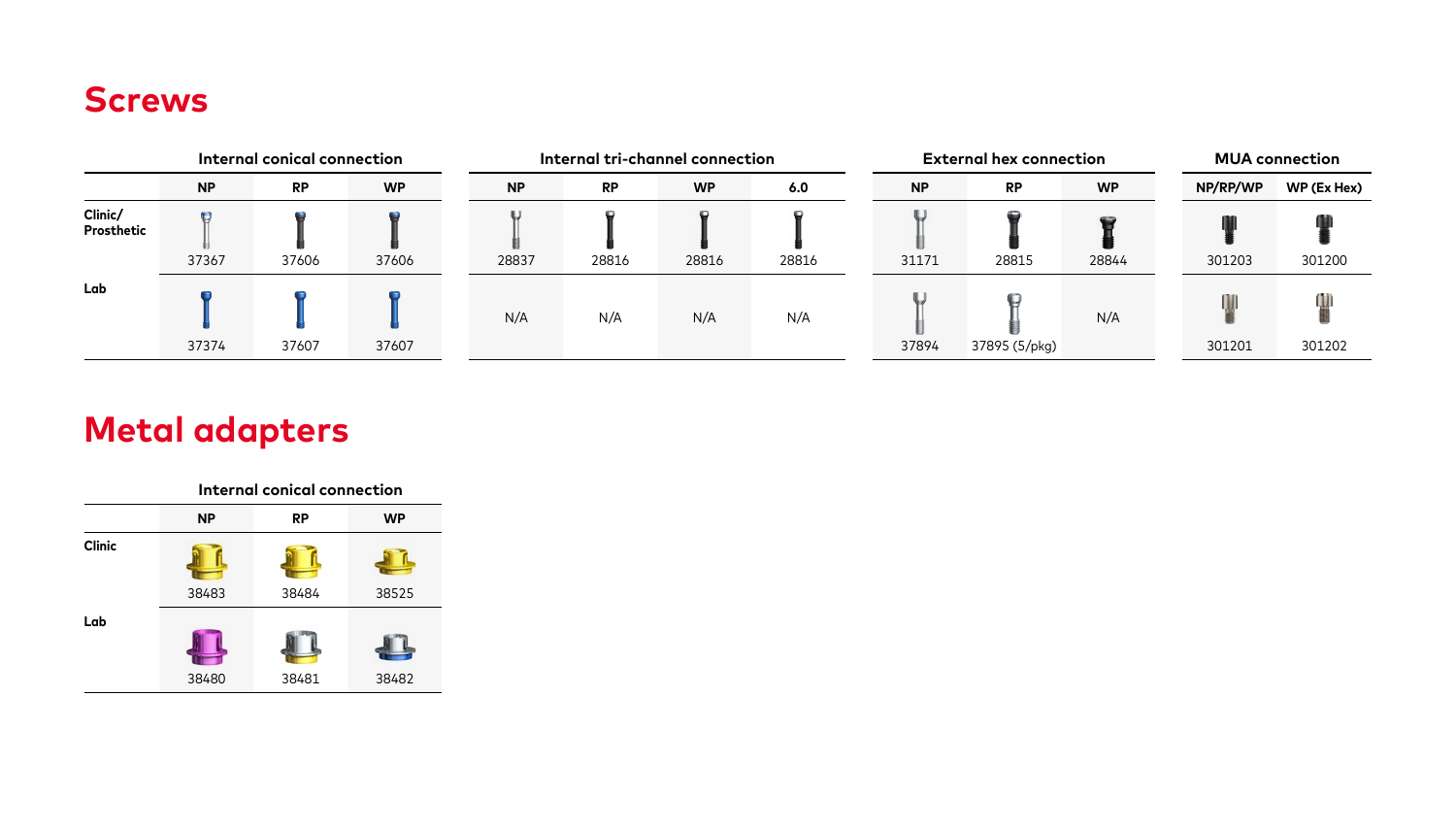#### **Screwdrivers**



Ξ

# **Additional screwdrivers**

| Omnigrip Screwdriver Machine 20 mm | 37379 |
|------------------------------------|-------|
| Omnigrip Screwdriver Machine 25 mm | 37380 |
| Omnigrip Screwdriver Machine 30 mm | 37381 |
| Omnigrip Screwdriver Machine 35 mm | 37382 |
| Omnigrip Screwdriver Manual 20 mm  | 37376 |
| Omnigrip Screwdriver Manual 28 mm  | 37377 |
| Omnigrip Screwdriver Manual 36 mm  | 37378 |

| Screwdriver Machine UniGrip 20 mm | 29151 |
|-----------------------------------|-------|
| Screwdriver Machine UniGrip 25 mm | 29152 |
| Screwdriver Machine UniGrip 30 mm | 29153 |
| Screwdriver Machine UniGrip 35 mm | 29154 |
| Screwdriver Manual UniGrip 20 mm  | 29148 |
| Screwdriver Manual UniGrip 28 mm  | 29149 |
| Screwdriver Manual UniGrip 36 mm  | 29150 |
|                                   |       |

| Screwdriver Machine Omnigrip™ Mini 20 mm | 300852 |
|------------------------------------------|--------|
| Screwdriver Machine Omnigrip™ Mini 28 mm | 300853 |
| Screwdriver Machine Omnigrip™ Mini 36 mm | 300854 |
| Screwdriver Manual Omnigrip™ Mini 20 mm  | 300855 |
| Screwdriver Manual Omnigrip™ Mini 36 mm  | 300856 |
|                                          |        |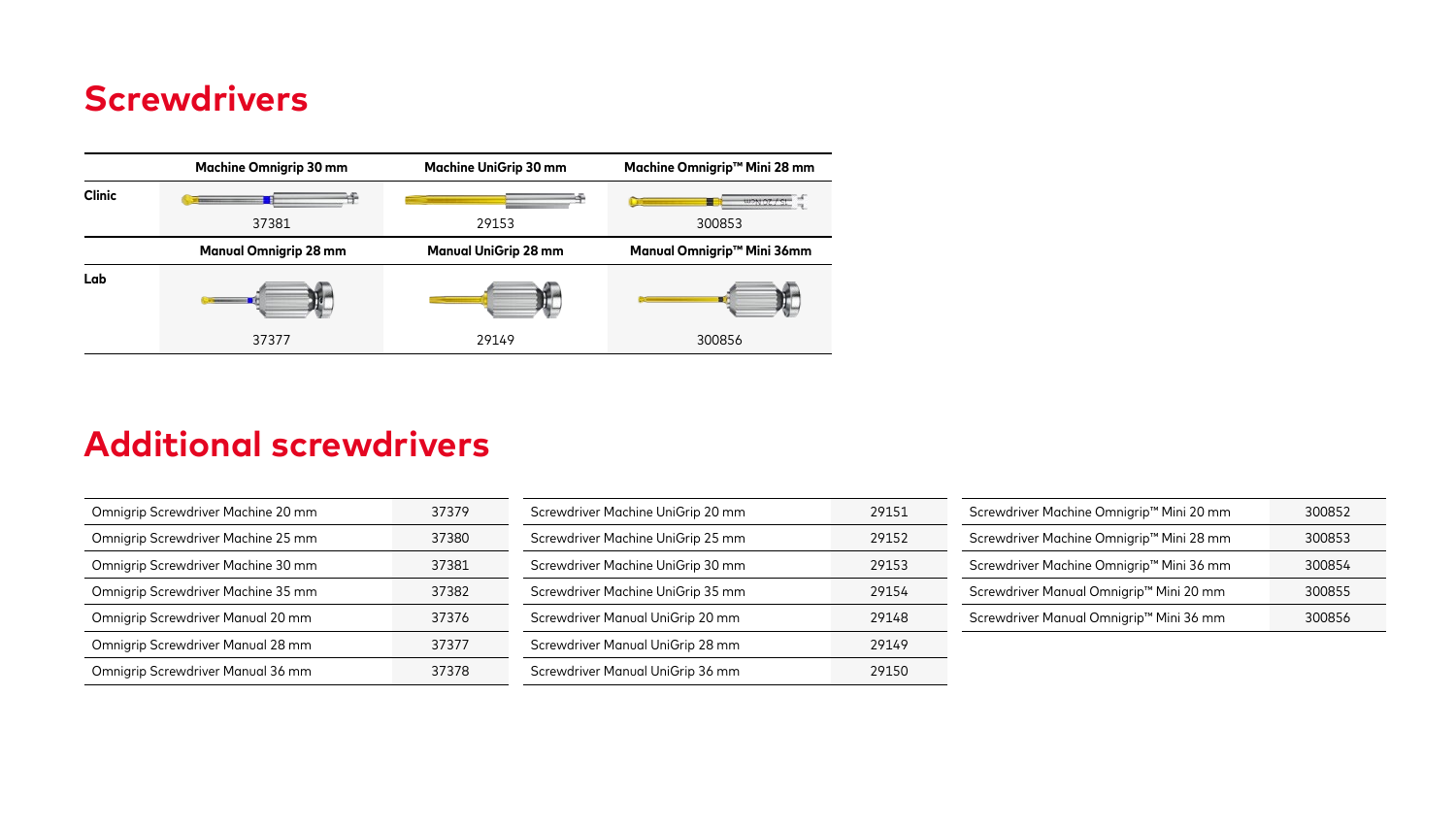# **Scan accessories – Desktop scanner**

| Position locators for desktop workflow                                                                                                                                                                                                                                                                                                                                                                                                           |             | Internal conical connection       |             |             |             |  | Internal tri-channel connection |             |           |           | <b>External hex connection</b> | <b>Multi-unit Abutment</b> |           |                     |                |
|--------------------------------------------------------------------------------------------------------------------------------------------------------------------------------------------------------------------------------------------------------------------------------------------------------------------------------------------------------------------------------------------------------------------------------------------------|-------------|-----------------------------------|-------------|-------------|-------------|--|---------------------------------|-------------|-----------|-----------|--------------------------------|----------------------------|-----------|---------------------|----------------|
|                                                                                                                                                                                                                                                                                                                                                                                                                                                  | Software    | <b>Product name</b>               | <b>NP</b>   | <b>RP</b>   | <b>WP</b>   |  | <b>NP</b>                       | <b>RP</b>   | <b>WP</b> | 6.0       | <b>NP</b>                      | <b>RP</b>                  | <b>WP</b> | NP/RP/WP            | WP (Ex Hex)    |
| $\begin{array}{ c c }\hline \rule{0pt}{12.5ex} & \quad \quad \text{B} \\\hline \rule{0pt}{12.5ex} & \quad \quad \text{B} \\\hline \rule{0pt}{12.5ex} & \quad \quad \text{C} \\\hline \rule{0pt}{12.5ex} & \quad \quad \text{A} \\\hline \rule{0pt}{12.5ex} & \quad \quad \text{A} \\\hline \rule{0pt}{12.5ex} & \quad \quad \text{A} \\\hline \rule{0pt}{12.5ex} & \quad \quad \text{A} \\\hline \rule{0pt}{12.5ex} & \quad \quad \text{A} \\\h$ | DTX Studio™ | Nobel Biocare Position<br>Locator | 300470      | 300471      | 300472      |  | 300466                          | 300467      | 300468    | 300469    | 300463                         | 300464                     | 300465    | 300473              | 300474         |
|                                                                                                                                                                                                                                                                                                                                                                                                                                                  |             | Elos Accurate® Scan Body          | $2B-A$      | $2B-B$      | $2B-C$      |  | $2A-A$                          | $2A-B$      | $2A-C$    | $2A-D$    | $6A-A$                         | $6A-B$                     | $6A-C$    | $2C-A$              | $2C-B$         |
|                                                                                                                                                                                                                                                                                                                                                                                                                                                  |             | Elos Accurate® Scan Body          | $IO$ 2B-A   | $IO$ 2B-B*  | $IO$ $2B-C$ |  | $IO$ 2A-A                       | $IO$ $2A-B$ | IO 2A-C   | $IO$ 2A-D | IO 6A-A                        | $IO 6A-B$                  | IO 6A-C   | IO 2C-A             | <b>IO 2C-B</b> |
|                                                                                                                                                                                                                                                                                                                                                                                                                                                  | 3Shape      | Elos Accurate® Scan Body          | $IO$ $2B-A$ | $IO$ $2B-B$ | $IO$ $2B-C$ |  | $IO$ $2A-A$                     | IO 2A-B     | IO 2A-C   | IO 2A-D   | $IO6A-A$                       | $IO$ 6A-B                  | IO 6A-C   | IO <sub>2</sub> C-A | <b>IO 2C-B</b> |
|                                                                                                                                                                                                                                                                                                                                                                                                                                                  |             | Elos Accurate® Scan Body          | $2B-A$      | $2B-B$      | $2B-C$      |  | $2A-A$                          | $2A-B$      | $2A-C$    | $2A-D$    | 6A-A                           | $6A-B$                     | $6A-C$    | $2C-A$              | $2C-B$         |

| Implant replicas for plaster model |             |                                  |           |        | Internal conical connection |           |           | Internal tri-channel connection |       | <b>External hex connection</b> |           |           |  | Multi-unit Abutment |             |  |
|------------------------------------|-------------|----------------------------------|-----------|--------|-----------------------------|-----------|-----------|---------------------------------|-------|--------------------------------|-----------|-----------|--|---------------------|-------------|--|
| $\rightarrow$                      | Software    | <b>Product name</b>              | <b>NP</b> | RP     | <b>WP</b>                   | <b>NP</b> | <b>RP</b> | <b>WP</b>                       | 6.0   | <b>NP</b>                      | <b>RP</b> | <b>WP</b> |  | NP/RP/WP            | WP (Ex Hex) |  |
|                                    | DTX Studio™ | Nobel Biocare Implant<br>Replica | 36697     | 36698* | 37879                       | 29498     | 29500     | 29502                           | 29995 | 31158                          | 31159     | 31160     |  | 38918               | 31162       |  |
|                                    | 3Shape      | Nobel Biocare Implant<br>Replica | 36697     | 36698  | 37879                       | 29498     | 29500     | 29502                           | 29995 | 31158                          | 31159     | 31160     |  | 38918               | 31162       |  |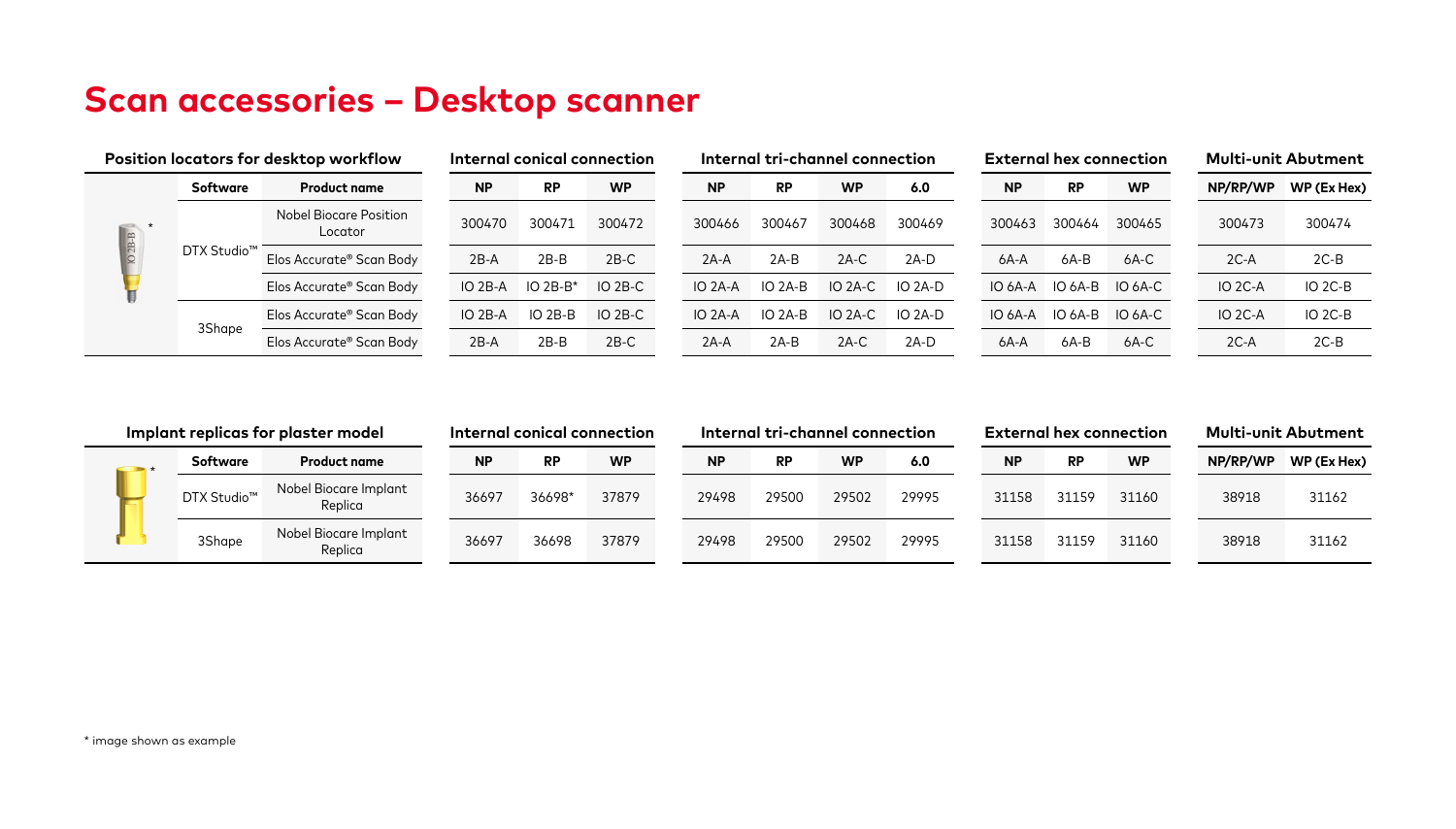# **Scan accessories – Intraoral scanner**

| <b>Position locators for intraoral workflow</b> |          |                                                  |             |                      | Internal conical connection |           |             | Internal tri-channel connection |                | <b>External hex connection</b> | Multi-unit Abutment |                               |  |          |                |
|-------------------------------------------------|----------|--------------------------------------------------|-------------|----------------------|-----------------------------|-----------|-------------|---------------------------------|----------------|--------------------------------|---------------------|-------------------------------|--|----------|----------------|
|                                                 | Software | <b>Product name</b>                              | <b>NP</b>   | <b>RP</b>            | <b>WP</b>                   | <b>NP</b> | <b>RP</b>   | <b>WP</b>                       | 6.0            | <b>NP</b>                      | <b>RP</b>           | <b>WP</b>                     |  | NP/RP/WP | WP (Ex Hex)    |
|                                                 |          | DTX Studio <sup>™</sup> Elos Accurate® Scan Body |             | $IO$ 2B-A $IO$ 2B-B* | $IO$ 2B-C                   | IO 2A-A   | IO 2A-B     | IO 2A-C                         | <b>IO 2A-D</b> |                                |                     | $IO 6A-A$ $IO 6A-B$ $IO 6A-C$ |  | IO 2C-A  | $IO$ $2C-B$    |
|                                                 | 3Shape   | Elos Accurate® Scan Body                         | $IO$ $2B-A$ | $IO$ 2B-B            | $IO$ 2B-C                   | IO 2A-A   | $IO$ $2A-B$ | $IO$ 2A-C                       | IO 2A-D        |                                |                     | $IO 6A-A$ $IO 6A-B$ $IO 6A-C$ |  | IO 2C-A  | <b>IO 2C-B</b> |

| Implant replicas for printed model |             |                       |                 | Internal conical connection |                       |                 |                 | Internal tri-channel connection |                 |                |                         | <b>External hex connection</b> | <b>Multi-unit Abutment</b> |                 |  |
|------------------------------------|-------------|-----------------------|-----------------|-----------------------------|-----------------------|-----------------|-----------------|---------------------------------|-----------------|----------------|-------------------------|--------------------------------|----------------------------|-----------------|--|
|                                    | Software    | <b>Product name</b>   | <b>NP</b>       | <b>RP</b>                   | <b>WP</b>             | <b>NP</b>       | RP              | <b>WP</b>                       | 6.0             | <b>NP</b>      | RP                      | <b>WP</b>                      | NP/RP/WP                   | WP (Ex Hex)     |  |
| Til *                              | DTX Studio™ | Elos Accurate® Analog | PMA-<br>NBA35-1 | PMA-<br>NBA43-1             | <b>PMA</b><br>NBA60-1 | PMA-<br>NBR35-1 | PMA-<br>NBR43-1 | PMA-<br>NBR50-1                 | PMA-<br>NBR60-1 | PMA-           | PMA-<br>BRA35-1 BRA41-1 | PMA-<br><b>BRA51-1</b>         | PMA-<br><b>MUA45-3</b>     | PMA-<br>MUA60-1 |  |
| se r                               | 3Shape      | Elos Accurate® Analog | MA-<br>NBA35-1  | MA-<br>NRA43-1              | MA-<br>NBA60-1        | MA-<br>NBR35-1  | MA-<br>NBR43-1  | MA-<br>NBR50-1                  | MA-<br>NBR60-1  | MA-<br>BRA35-1 | MA-<br>BRA41-1          | MA-<br><b>BRA51-1</b>          | PMA-<br><b>MUA45-3</b>     | PMA-<br>MUA60-1 |  |
|                                    | 3Shape      | Nobel Biocare Analog  | 38189           | 38190                       | 38191                 |                 |                 |                                 |                 | $\sim$         |                         |                                |                            |                 |  |